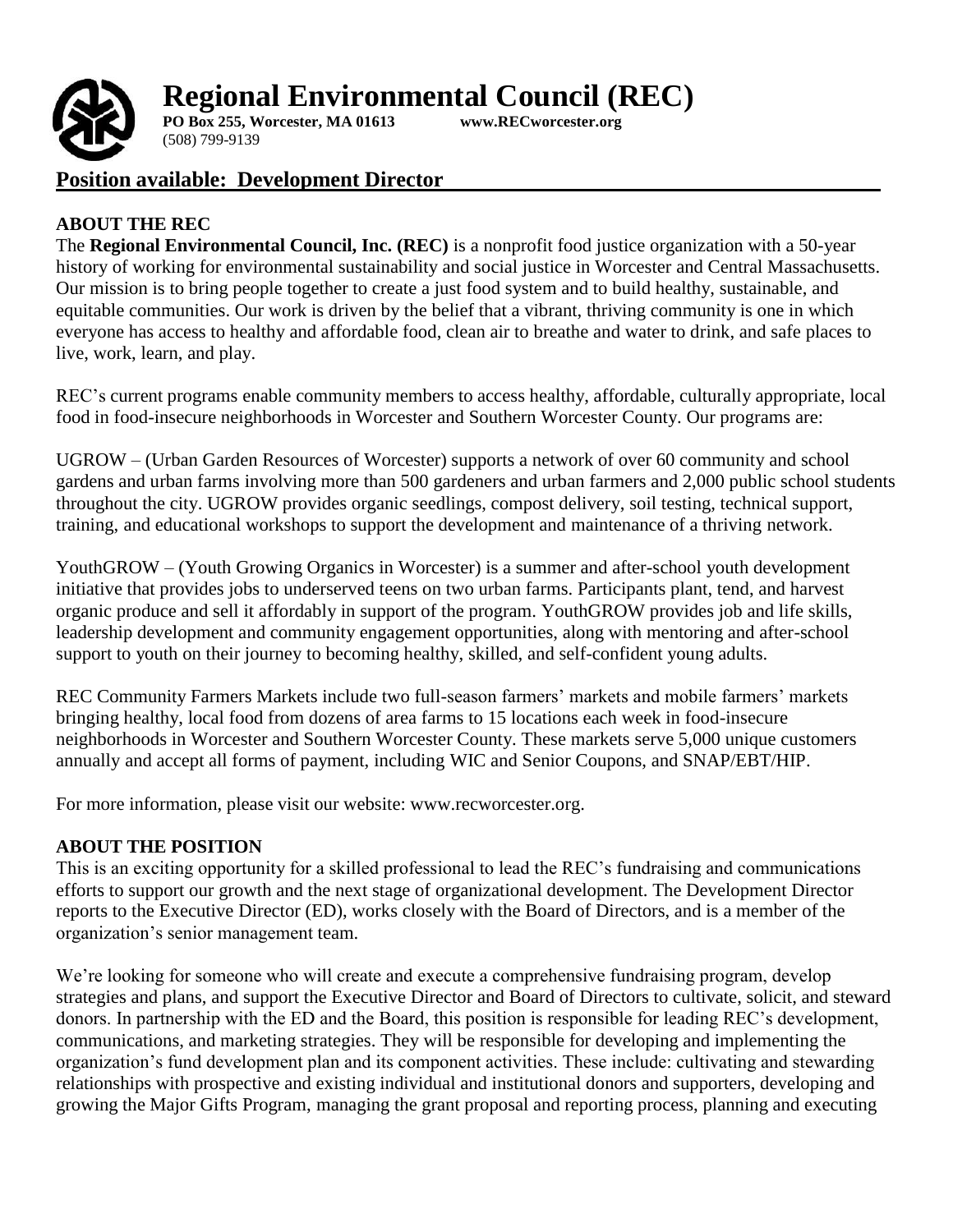special events, developing and implementing the organization's strategic communications and marketing efforts, and supporting the successful execution of our planned capital campaign.

The Development Director will manage a small development team. As a member of the senior management team, the Development Director participates in strategic planning and budgeting initiatives, helping develop and implement the long-term strategic vision and goals of the organization.

The successful candidate will work in partnership with REC's Executive Director, development and administrative staff, board, volunteers, and program staff to achieve strategic and sustainable organizational growth, to significantly grow the portion of organizational revenue that accrues from individual giving, to successfully execute our first capital campaign, and to help us more effectively communicate our story to existing and prospective donors and the general public.

## **RESPONSIBILITIES**

- 1. **Raise the philanthropic resources necessary to support and grow REC's programs and initiatives.**
	- a. Manage a portfolio of prospects and donors with potential to provide significant charitable gifts to the organization. Cultivate, solicit, and close annual, major gift, and multi-year contributions.
	- b. Achieve all annual and multi-year revenue goals, growing philanthropic support.
	- c. Identify new funding prospects to support the organization.
	- d. Effectively implement, steward, and grow REC's Major Gifts Program to increase annual and multi-year support from current and potential donors. Develop and implement a planned and deferred giving program.
	- e. Develop and lead the organization's grant strategy, assuming primary responsibility for managing a robust calendar of grant proposals and reports, writing and submitting proposals and reports, and maintaining regular correspondence with program officers and trustees of corporate, foundation, and family foundations to ensure strong long-term relationships.
	- f. Serve as lead staff to REC's future capital campaign to build a new programmatic and administrative center for the organization. Support future anniversary, growth capital, and endowment campaigns as well.
	- g. Serve as a passionate proponent of the organization and its mission.
	- h. Appropriately represent the organization, its board and staff leadership to donors and prospects.

#### 2. **Implement a comprehensive fundraising program.**

- a. Implement fundraising strategies and programs, including a special emphasis on major giving, strategic partnerships, foundation and corporate relations, and deferred and planned giving programs that increase the organization's support from individuals, corporations, foundations, and other sources.
- b. Provide leadership, strategic direction, management, and coordination for all aspects of the organization's development efforts.
- c. Prepare the annual fundraising plan in collaboration with the Executive Director for presentation to the Fund Development Committee; provide detailed reports about progress on a regular basis, including but not limited to monthly Fund Development Committee and Board meetings.
- d. Engage, leverage, and support the Fund Development Committee's efforts to provide strategic guidance and to introduce, engage and solicit potential donors.
- e. Oversee donor stewardship and recognition programs, as well as all annual giving programs.
- f. Working with the Director of Programs and the program team, continue to build employee engagement programs to steward relationships with individual and corporate donors.
- g. Develop event strategy and oversee established annual fundraising events including smaller convenings to inspire interest and support.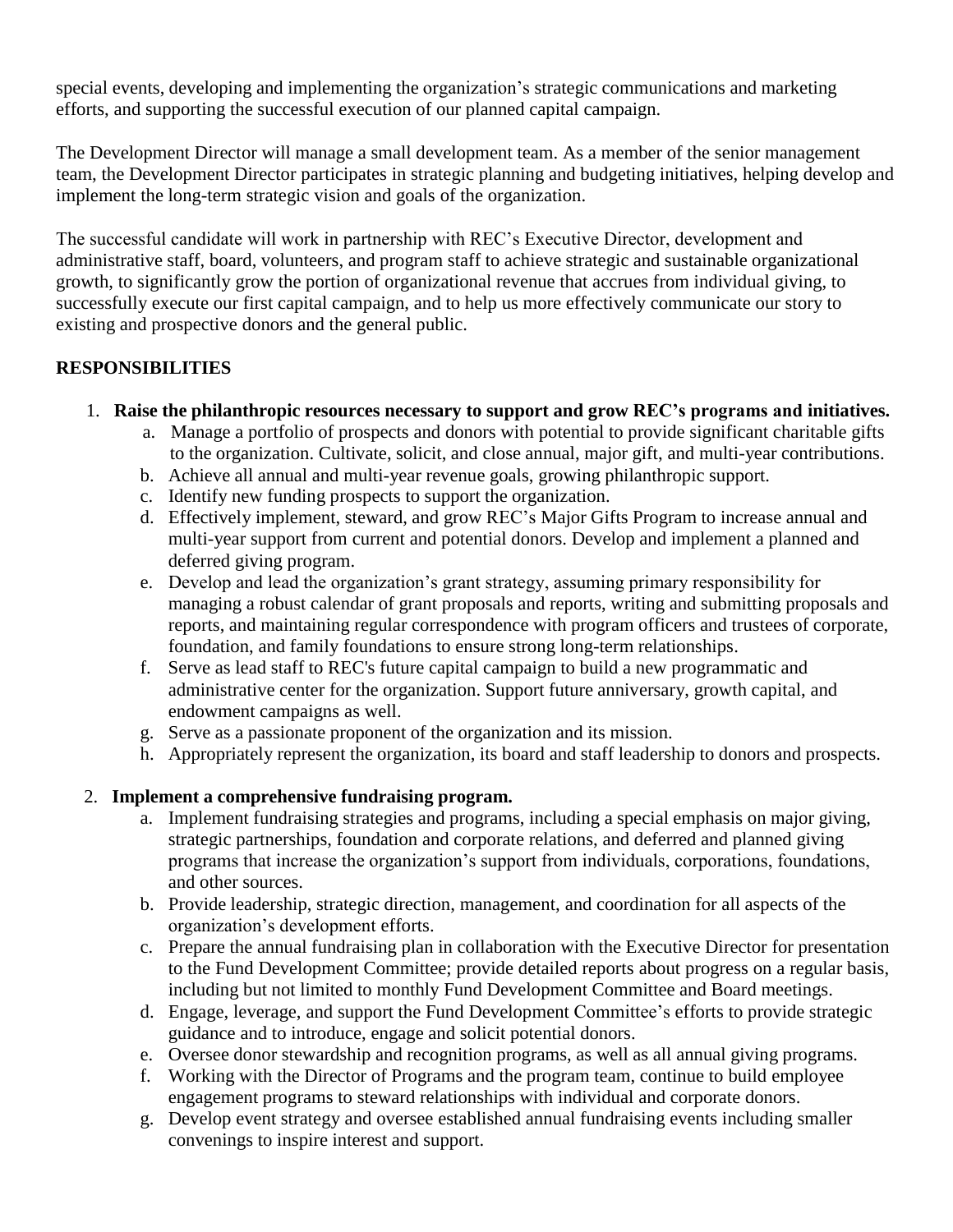- h. Ensure appropriate systems and procedures are in place to support the future fundraising goals.
- i. Ensure accurate maintenance and security of records and donor information. Manage gift receipting and acknowledgements.
- 3. **Work collaboratively with volunteer and staff leadership to enhance their fundraising skills and to support their revenue generating efforts.**
	- a. Partner with the Executive Director to deploy his time and attention on the greatest revenue generating opportunities. Coordinate fundraising efforts of Executive Director, Fund Development Committee, REC's Board, and key Program staff.
	- b. Work effectively with the REC's Board and other key volunteers, leveraging their talents, resources, and ideas to identify new prospects, secure introductions, and engage and solicit prospects and donors. Enhance volunteer leaders' ability to identify fundraising opportunities and encourage their ongoing participation as donors and solicitors.
	- c. Recruit, lead, evaluate, mentor, inspire, and retain staff and volunteers with fundraising and marketing responsibilities. Work with leadership to hire, onboard, and manage a Development Associate and a Communications Associate. Expand staff resources further as growth allows.
	- d. Build strong relationships with Program staff and understand REC's community investment priorities and impact objectives; work collaboratively with program staff to steward donor relationships and attract funding.
	- e. Oversee the organization's donor communications and marketing.
	- f. In addition to REC's Board of Directors, recruit and motivate other community and business volunteers to help REC attract philanthropic revenue from individuals and corporations.
	- g. Foster a culture of philanthropy within the organization.
	- h. Ensure that philanthropy and fund development are carried out in accordance with the organization's mission, vision, and values, including our commitment to justice, equity, diversity, and inclusion.

#### **4. Serve as a member of REC's senior leadership team to advance the organization's goals.**

- **a.** Build and implement a comprehensive fundraising program to support achievement of the goals set forth in REC's strategic plan.
- **b.** Develop a communications and marketing strategy to promote the organization's goals.
- **c.** Increase visibility of REC programs and activities, maintain good public relations, and ensure design and development of marketing activities in alignment with REC's mission and values.
- **d.** Provide counsel and guidance to the Executive Director and members of the senior leadership staff team to incorporate development, communications, and marketing perspectives.
- **e.** Help establish performance measures, monitor results, and help the Executive Director, Fund Development Committee, and Board of Directors evaluate the effectiveness of the organization's fund development program. Monitor all donor information; provide and present statistical analysis to Board and senior leaders as needed.
- **f.** Build the skills, knowledge, and abilities of the entire REC team (board and staff) in areas including annual giving, major and leadership gifts, donor relations, corporate and community partnerships, grants, communications, and stewardship.
- **g.** Incorporate and adhere to all justice, equity, diversity, and inclusion learning, practices, goals, and commitments.

#### **Other duties as assigned.**

## **QUALIFICATIONS**

We are seeking an experienced fundraiser who has managed/lead team(s) of staff and volunteers. Other qualifications: